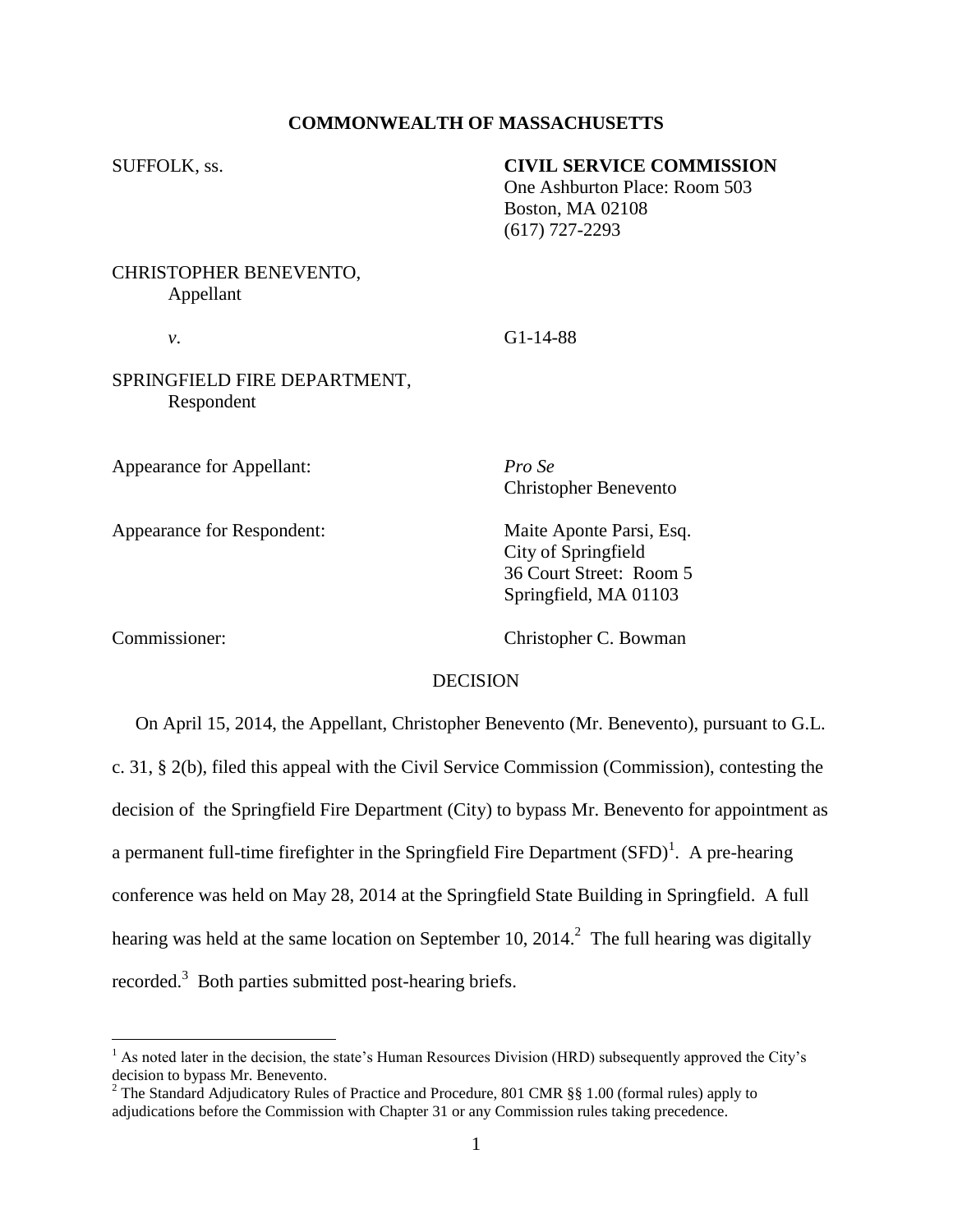### **FINDINGS OF FACT:**

Nineteen (19) exhibits were entered into evidence at the hearing. Based on those exhibits, the stipulated facts, the testimony of:

### *Called by the City:*

 $\overline{a}$ 

Joseph Conant, Commissioner, Springfield Fire Department;

## *Called by Mr. Benevento:*

Christopher Benevento;

and taking administrative notice of all matters filed in the case<sup>4</sup>, including a Commission

decision related to a 2011 Commission investigation of the Springfield Fire Department,

(Investigation Re: 2010 / 2011 Review and Selection of Firefighters in the City of Springfield,

CSC Tracking No. I-11-208) (Investigation) and pertinent statutes, regulations, policies, and

reasonable inferences from the credible evidence, I make the following findings of fact:

*2011 Investigation Findings and Conclusions / City's Procurement of Consultant* 

- 1. In 2011, the Commission, pursuant to G.L. c. 31, § 2(a), conducted an investigation regarding the review and selection of firefighters in the City of Springfield. (Investigation)<sup>5</sup>
- 2. As part of that investigation, the Commission concluded that the 2010 / 2011 appointment process was compromised by the involvement of a Deputy Fire Chief whose son was appointed as a firefighter during that hiring cycle. (Investigation)

 $3$  If there is a judicial appeal of this decision, the plaintiff in the judicial appeal would be obligated to supply the court with a transcript of this hearing to the extent that he/she wishes to challenge the decision as unsupported by substantial evidence, arbitrary or capricious, or an abuse of discretion. In such cases, this DVD should be used by the plaintiff in the judicial appeal to transcribe the recording into a written transcript.

<sup>&</sup>lt;sup>4</sup> I have also taken administrative notice of any testimony and documents received as part of two (2) other related appeals, for which decisions are being issued the same day of this decision and relate to appointments made by the Springfield Fire Department from Certification No. 01272: Shelton v. Springfield Fire Department, CSC Case No. G1-14-97 & Reyes v. Springfield Fire Department, CSC Case No. G1-14-193.

<sup>&</sup>lt;sup>5</sup> The Commission initiated the investigation after Mr. Benevento filed a bypass appeal contesting his non-selection in the prior hiring cycle and brought to the Commission's attention that the Deputy Fire Chief's son, who was ranked lower than Mr. Benevento, was selected for appointment.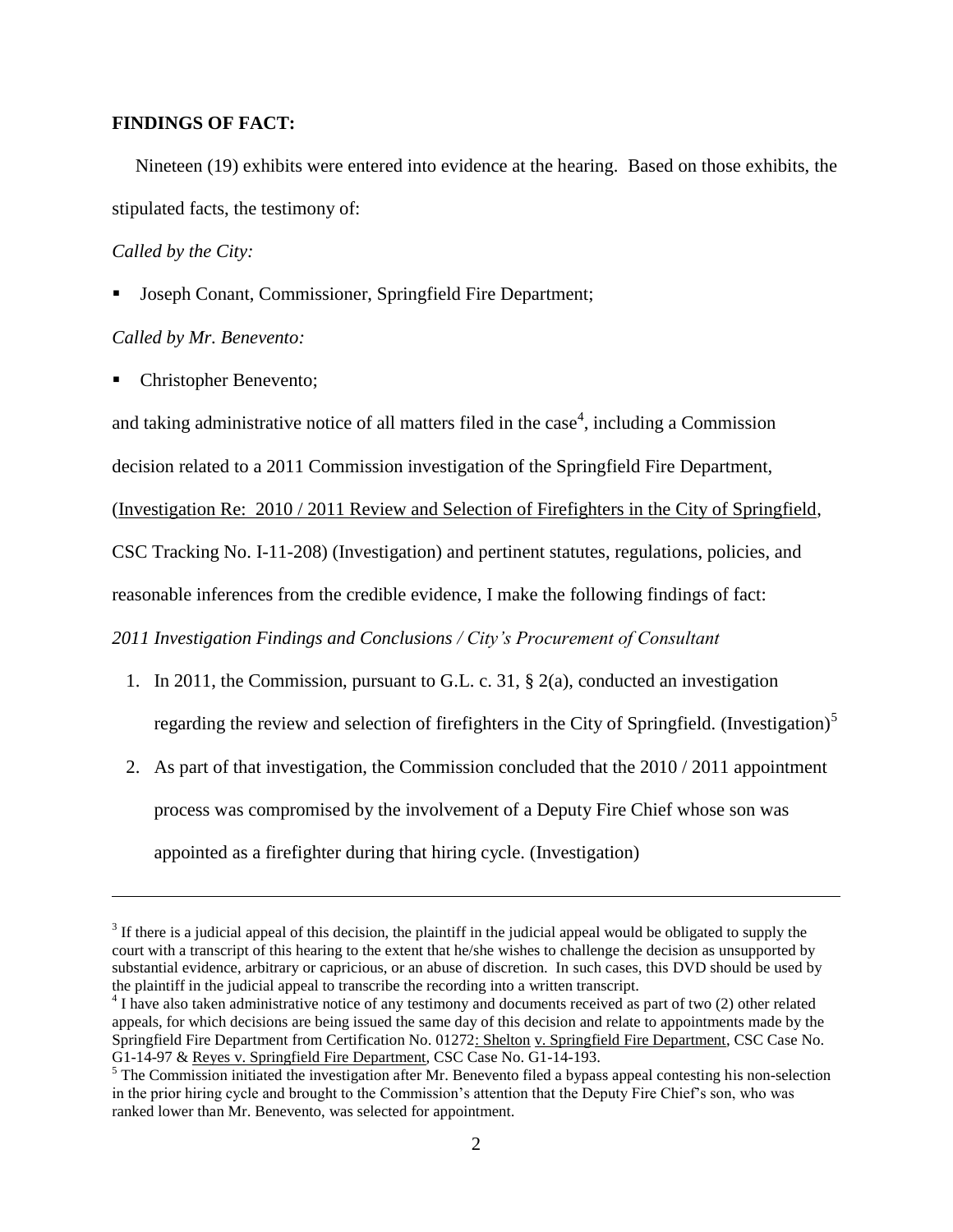- 3. Specifically, the Commission concluded that improprieties in the process tipped the scales in favor of appointing the Deputy Fire Chief's son over other higher-ranked candidates. (Investigation)
- 4. As a result, the Commission issued a series of remedial orders, including, but not limited to, requiring the City to reconsider several candidates, including Mr. Benevento, who were bypassed for appointment during the 2010 / 2011 appointment process. This reconsideration was to occur as part of the City's next hiring cycle for firefighters. (Investigation)
- 5. Further, to ensure a fair, objective review of the candidates, the Commission ordered that the next hiring cycle include an outside review panel that would interview the candidates and make recommendations to the Fire Commissioner. (Investigation)
- 6. In compliance with the Commission's order, the City, after issuing a Request for Quotation (RFQ), selected a consulting firm (consultant) with prior experience in assisting communities with the appointment and promotion of public safety employees. (Exhibit 1)
- 7. As part of the proposal, the consultant agreed to assemble an interview panel of subject experts, interview the candidates and "prepare a ranking of candidates and comments on candidate performance, as necessary." (Exhibit 1, Page 11, Bullet # 9)
- 8. According to the consultant's written proposal, the evaluation process would include: "a systematic process for recording candidate actions and behaviors ... includ[ing] the use of observation scales, behavioral (action taken) check lists and handwritten notes"; a "consensus evaluation process"; and a "rating scale". (Exhibit 1, Page 11)
- 9. Springfield Fire Commissioner Joseph Conant met with the consultant to review the logistics of the interview process. He was not involved in the formulation of the questions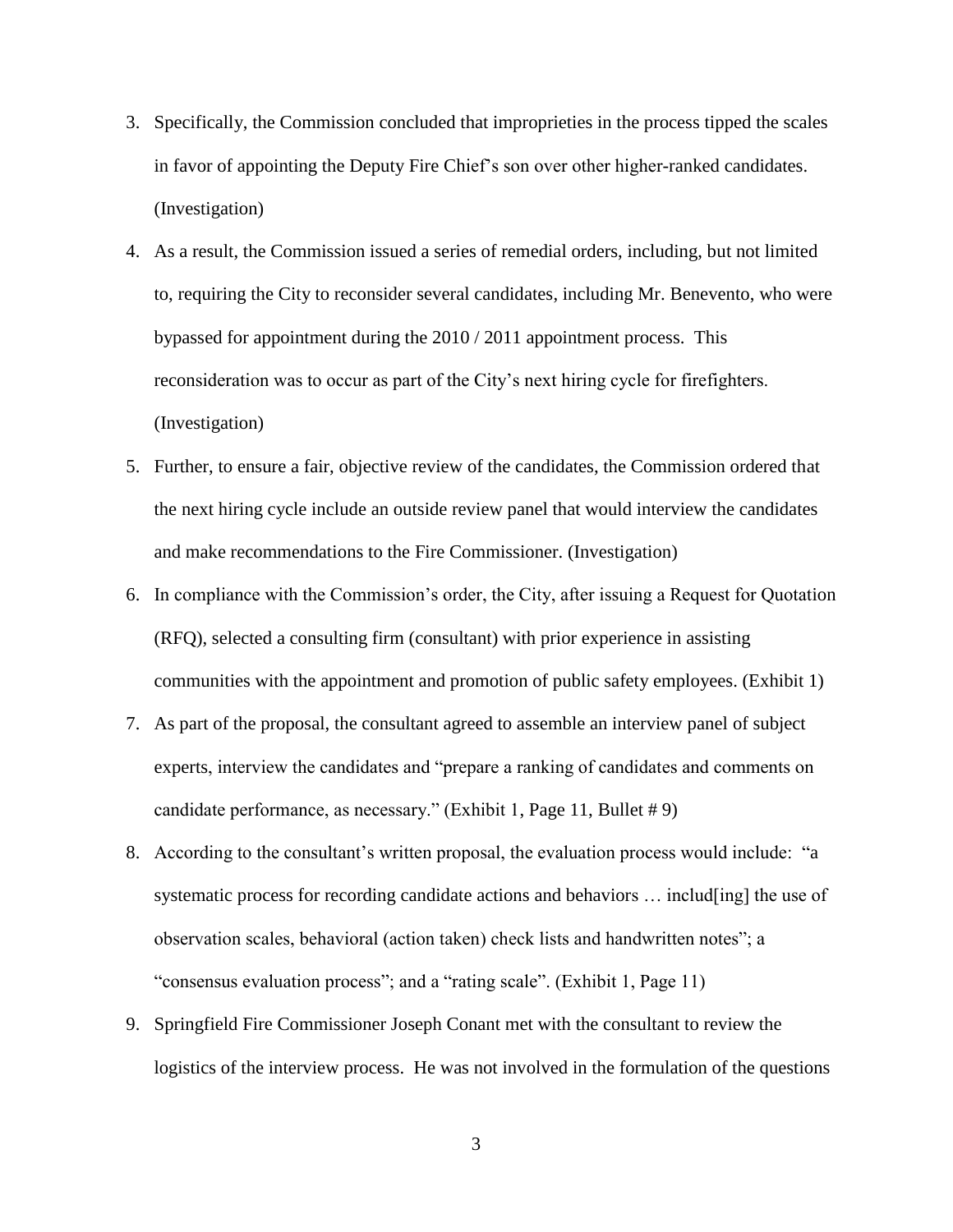or any other substantive part of the interview process. (Testimony of Commissioner Conant)

### *Facts Related to Mr. Benevento and the Current Hiring Cycle*

- 10. Commissioner Conant is the Appointing Authority for the Springfield Fire Department. He has been employed by the SFD for twenty-seven (27) years. In January 2012, he was appointed as the Interim Fire Commissioner. His appointment was made permanent by the City's Mayor in January 2013. Commissioner Conant oversees a department of two hundred twenty (220) uniformed officers. He was not the Commissioner in 2010 / 2011 and had no involvement in the hiring process that was the subject of the Commission's 2011 investigation. (Testimony of Commissioner Conant)
- 11. Mr. Benevento is fifty-two (52) years old. He has resided in Springfield for the past fifteen (15) to twenty (20) years. He has been employed by the City's School Department for the past twenty-two (22) years and currently serves as a Senior Custodian. (Testimony of Mr. Benevento)
- 12. Mr. Benevento was enlisted in the United States Navy from 1980 to 1986, during which time he served as a Fire Damage Control Officer. (Testimony of Mr. Benevento)
- 13. On September 20 and 25, 2013, HRD sent the City Certification No. 01272 from which the City could appoint ten (10) firefighters. (HRD Packet) Several names, including that of Mr. Benevento, appeared at or near the top of that Certification based on relief granted as part of the Commission's 2011 investigation and their individual bypass appeals. The rank order of the names was also based, in part, on the terms of a consent decree still in place in Springfield to ensure parity regarding the hiring of minority candidates.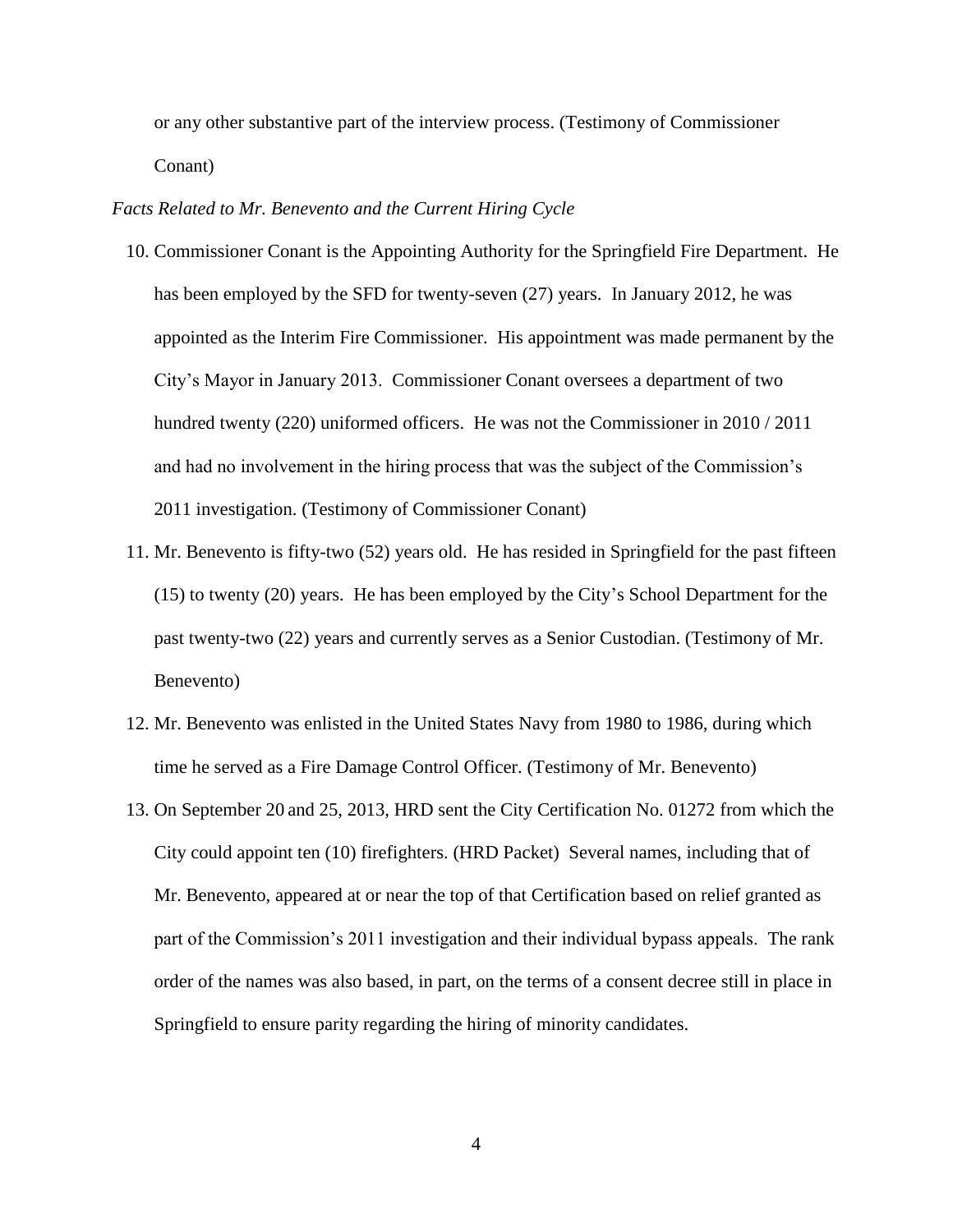- 14. Mr. Benevento was ranked  $2<sup>nd</sup>$  among those candidates willing to accept appointment. Ultimately, the City appointed ten (10) candidates to the position of firefighter, all of whom were ranked below Mr. Benevento. (Stipulated Facts) Thus, the non-selection of Mr. Benevento constituted a "bypass" under civil service law and rules.
- 15. In January 2014, Mr. Benevento received a "Firefighter Candidate Information Guide" from the consultant providing him with the date and time of the interview, the interview process, the criteria that would be used to evaluate candidates and other logistical information. (Testimony of Mr. Benevento, Exhibits  $3 - 5$ )
- 16. In January 2014, Mr. Benevento appeared before an interview panel. He was designated as candidate "B1". He appeared wearing a green sweatshirt with the word "Timberland" across the front. (DVD of Interview)
- 17. According to the documentation provided by the consultant to the City, the panelists included subject matter experts who hold various positions including: Fire Chief, Assistant Chief of Planning and Assistant Chief of Operations in various fire departments. (Exhibit  $1)^6$
- 18. Mr. Benevento was asked ten (10) questions by the interview panel. (DVD of interviews)<sup>7</sup> His responses, all taken from my review of the DVD, are below.

#### *Question 1*

 $\overline{a}$ 

19. Mr. Benevento was asked why he wanted to be a firefighter and what he had done to prepare for the position.

<sup>&</sup>lt;sup>6</sup> The City did not call any of the interview panelists to testify as witnesses before the Commission.

 ${}^{7}$ At my request, the City provided a DVD containing the video / audio recording of all candidates interviewed, including Mr. Benevento.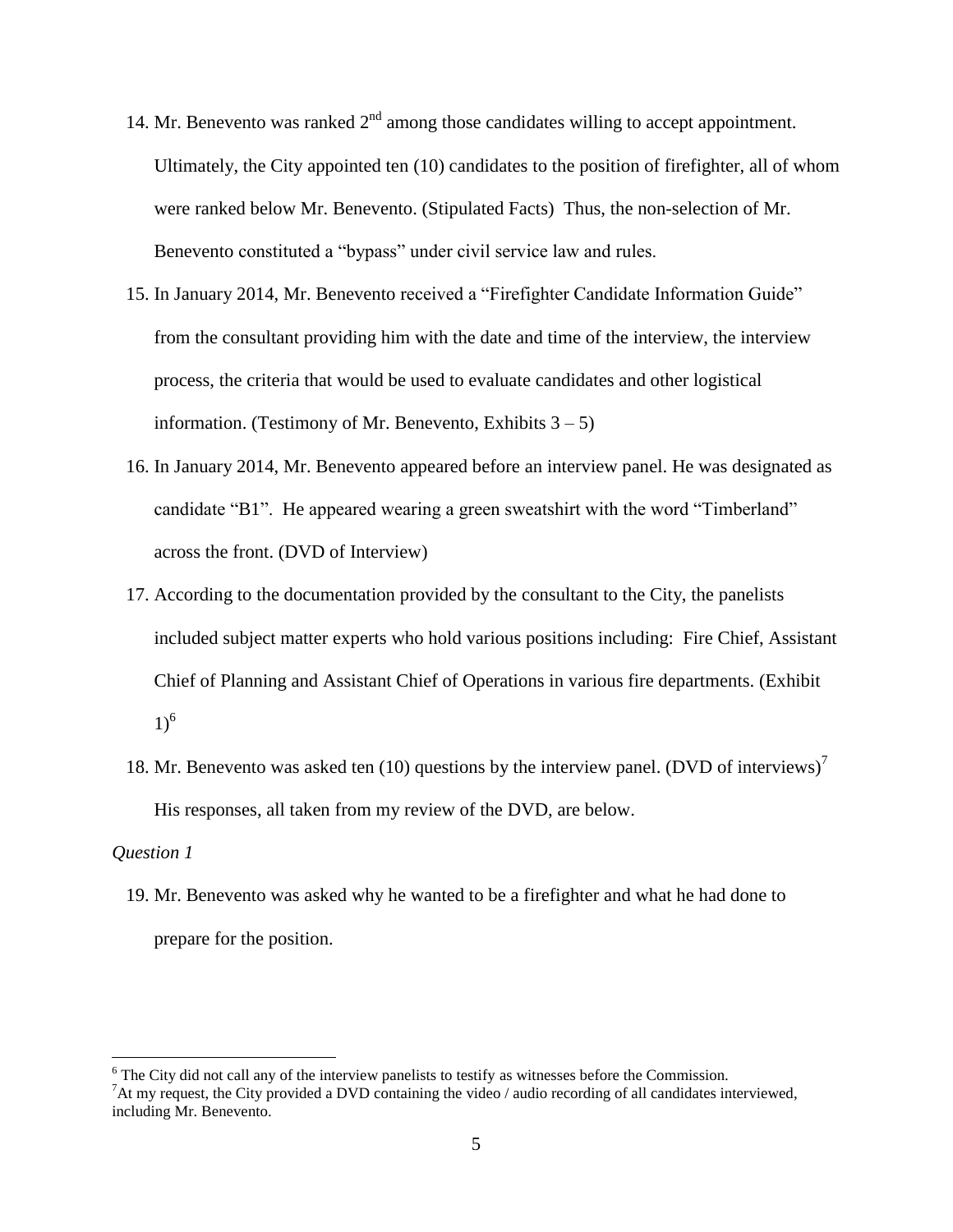20. In response, Mr. Benevento stated that it has been a lifelong dream to be a firefighter. To prepare for the position, he stated that he had stayed fit, stayed active in the community and became knowledgeable about fire codes and regulations.

## *Question 2*

- 21. Mr. Benevento was asked why he thought he would do well as a firefighter.
- 22. In response, Mr. Benevento cited his experience as part of the fire brigade in the U.S. Navy where he was a team player who was able to adapt to the safety aspects of the job and follow directions.

## *Question 3*

- 23. Mr. Benevento was asked about his experience working with teams.
- 24. In response, Mr. Benevento cited his work as a senior custodian in the City's School Department in a school building of 300 students and 50-60 staff members. He stated that he works well with others and adapts to change easily.

#### *Question 4*

- 25. Mr. Benevento was asked about developing effective working relationships.
- 26. In response, Mr. Benevento stated that he has had the same job for over twenty (20) years, that he always gets along well with co-workers, vendors and contractors that visit the school. He described himself as "people-friendly" and well-organized.

#### *Question 5*

- 27. Mr. Benevento was asked how he'd respond to a hypothetical scenario in which he observes a fellow firefighter take property from a fire scene.
- 28. In response, Mr. Benevento stated that he couldn't answer the question because he wasn't familiar with the rules and regulations of the Fire Department. He then stated that he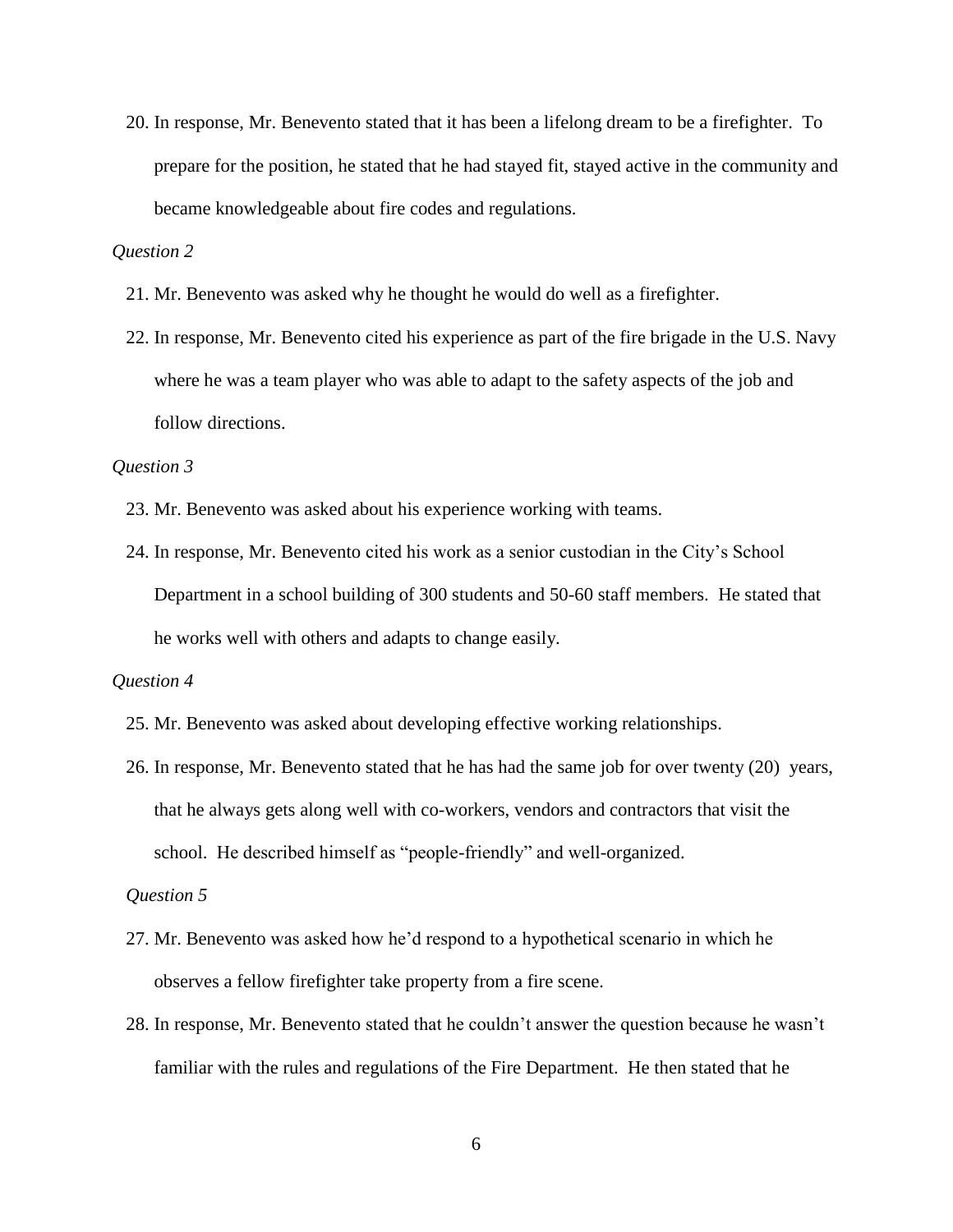would report the matter to a supervisor and said it was important to have trust in fellow firefighters.

#### *Question 6*

- 29. Mr. Benevento was asked a question about adapting to change.
- 30. In response, Mr. Benevento stated that he has an "eager mind to learn"; that he always tries to do his best and adapt to new technology.

## *Question 7*

- 31. Mr. Benevento was asked how he'd respond if he observed that a fellow firefighter was impaired.
- 32. In response, Mr. Benevento stated that he would recommend that the firefighter go home and also seek assistance through the Employee Assistance Program. Mr. Benevento also stated that he would notify a supervisor.

#### *Question 8*

- 33. Mr. Benevento was asked how he'd respond if he was assigned more work than his coworkers.
- 34. In response, Mr. Benevento stated that he would complete the tasks assigned; not complain and be grateful that he had a job. He also stated that the supervisor may be assigning him extra work because he was an employee that could be counted on.

## *Question 9*

35. Mr. Benevento was asked how he would respond to a personality clash with another firefighter.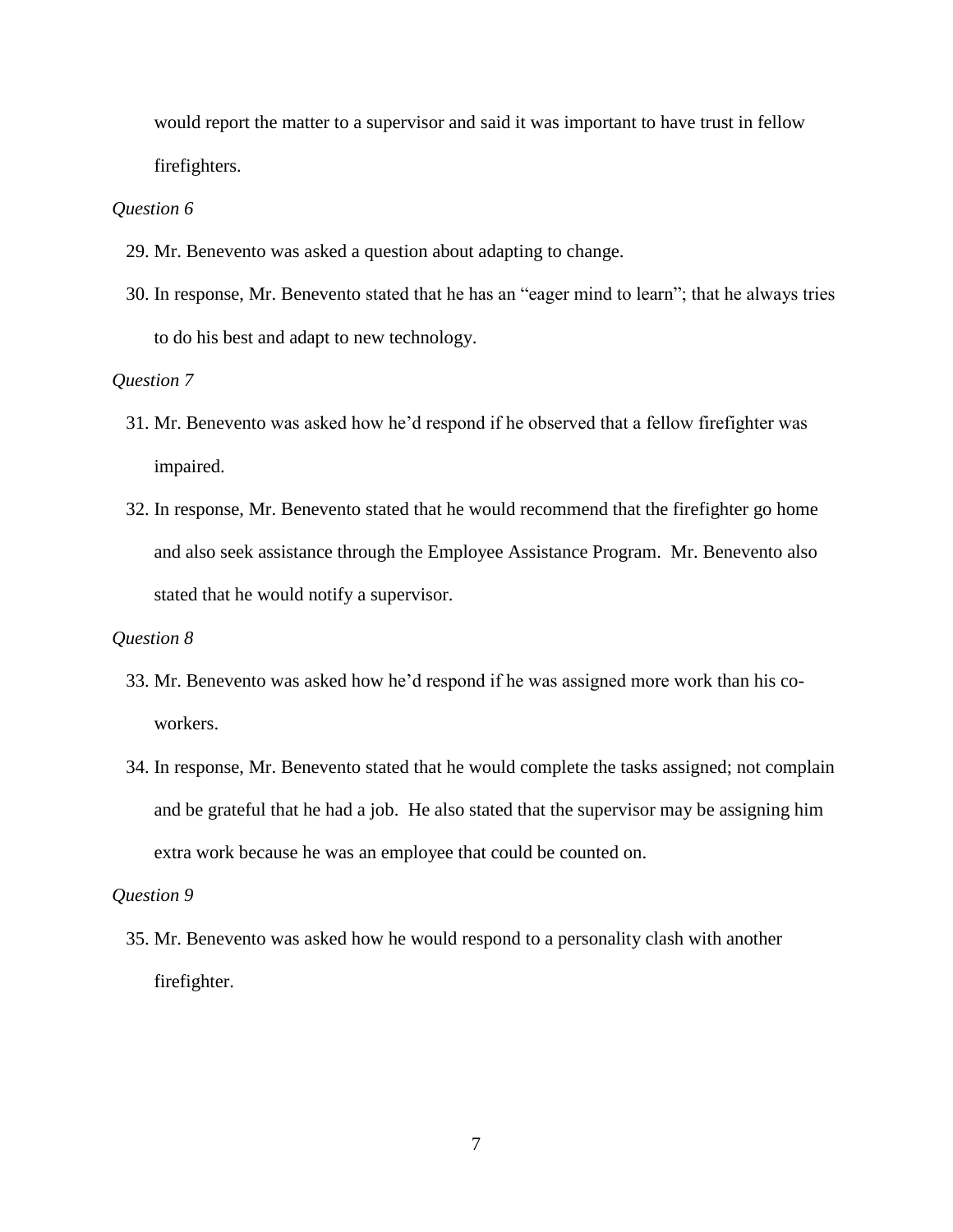36. In response, Mr. Benevento stated that he would talk to his supervisor and ask that they be separated. If that was not possible, Mr. Benevento stated that he would act professionally in his interactions with the individual.

## *Question 10*

- 37. Mr. Benevento was asked what he thought the job of a firefighter was like.
- 38. In response, Mr. Benevento stated that it was a challenging and difficult job; that he didn't know all aspects of the job, but that it requires knowledge of things such as equipment, the City, mapping and trucks.
- 39. On January 29, 2014, Commissioner Conant received an eight-page document from the consultant. The correspondence stated that twenty-two (22) candidates were interviewed for the position of firefighter by a team of five consultants: a panel of three professional fire and rescue executives that conducted the interviews; and two additional consultants that were on-hand to manage the applicant pool. The correspondence also stated that a staff member from the City's Human Resources and Labor Relations Department observed the interview process. (Exhibit 5)
- 40. The January 29, 2014 correspondence from the consultant stated that a series of criteria (competencies) were selected to be used to assess the candidates' performance including: adaptability / flexibility; communication, decision-making; human relations and interpersonal skills; and teamwork. According to the correspondence, the selection of competencies was based on a review of information provided by the SFD; a review of state position analysis documents; a review of literature; and National Fire Protection (NFPA) information. (Exhibit 5)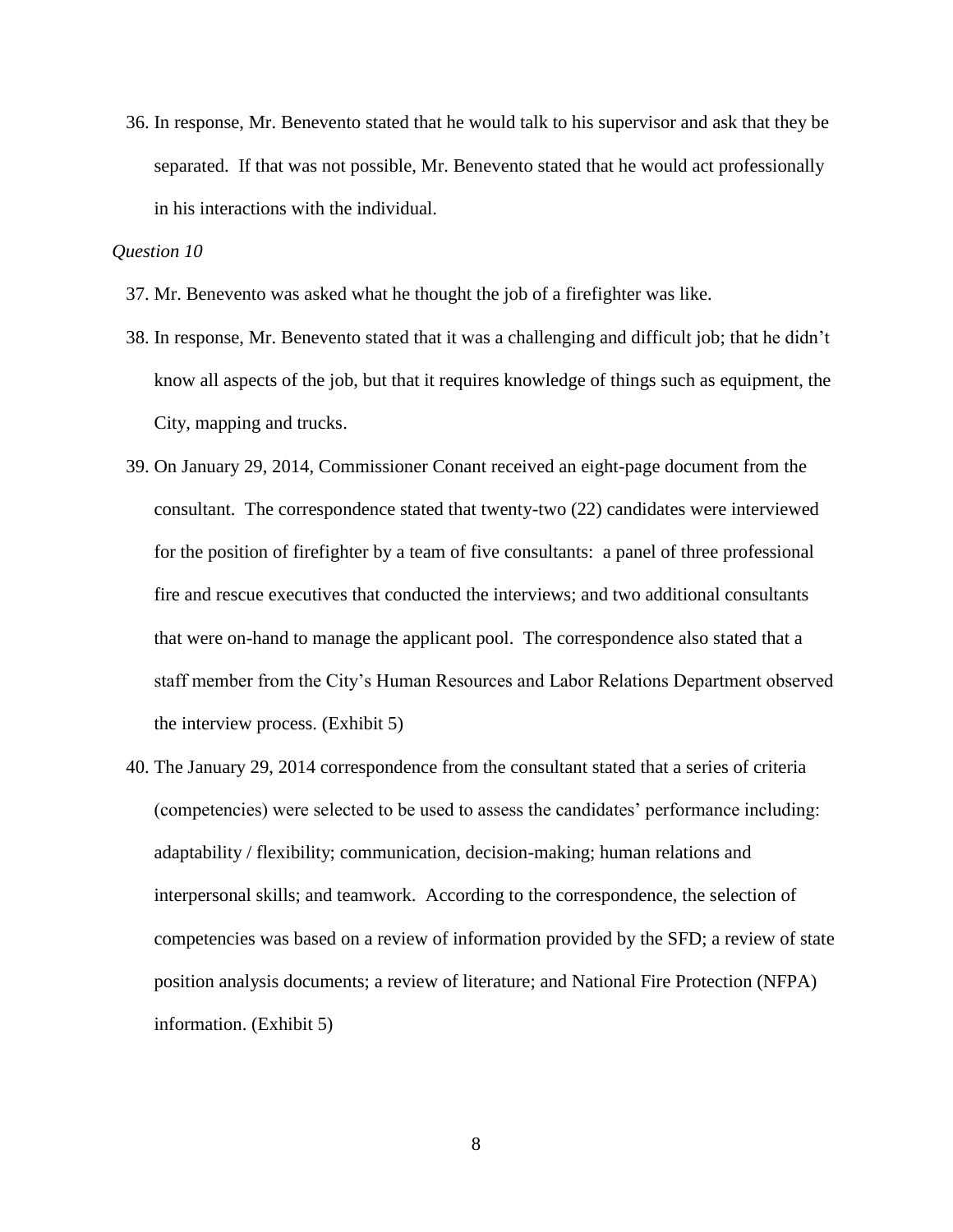- 41. The January 29, 2014 correspondence also stated that, in addition to the interview process, the consultant evaluated the "credentials" of the candidates including: general education, directly related education, directly related training, firefighter experience and emergency service provider / responder experience<sup>8</sup>. (Exhibit 5)
- 42. According to the January 29, 2014 correspondence, the panel took notes and made observations. (Exhibit 5; Page 2; Bullet 3)
- 43. According to the January 29, 2014 correspondence, the panel members evaluated each candidate's response to each question. When the interview was concluded: the panel members discussed the candidate's performance; the interview coordinator reviewed each interview evaluation criteria with the panel members; and then, the panel members were required to reach a consensus on the actual point score for each competency. The "consensus evaluation score" was recorded on one evaluation form for signature by each panel member. (Exhibit 5, Page 2, Bullets 4-7)
- 44. According to the January 29, 2014 correspondence, each of the five (5) interview competencies was assigned the value of 10 points for a total maximum point score of 50. The actual interview score for each candidate was determined by dividing the points received by 50, which results in a percentage (i.e. 40 divided by  $50 = 80\%$ ). (Exhibit 5, Pages  $3 - 4$ )
- 45. According to the January 29, 2014 correspondence, twenty-one (21) candidates (based on the interview evaluation), were ranked above Mr. Benevento. (Exhibit 5, Page 4)

 $\overline{a}$ 

<sup>8</sup> Commissioner Conant was not initially aware that additional points would be awarded for credentials. However, based on a review of the documents, the list of who would be recommended as the top ten candidates would not have changed if no additional points were awarded. For these reasons, I disregarded the assignment of points related to "credentials."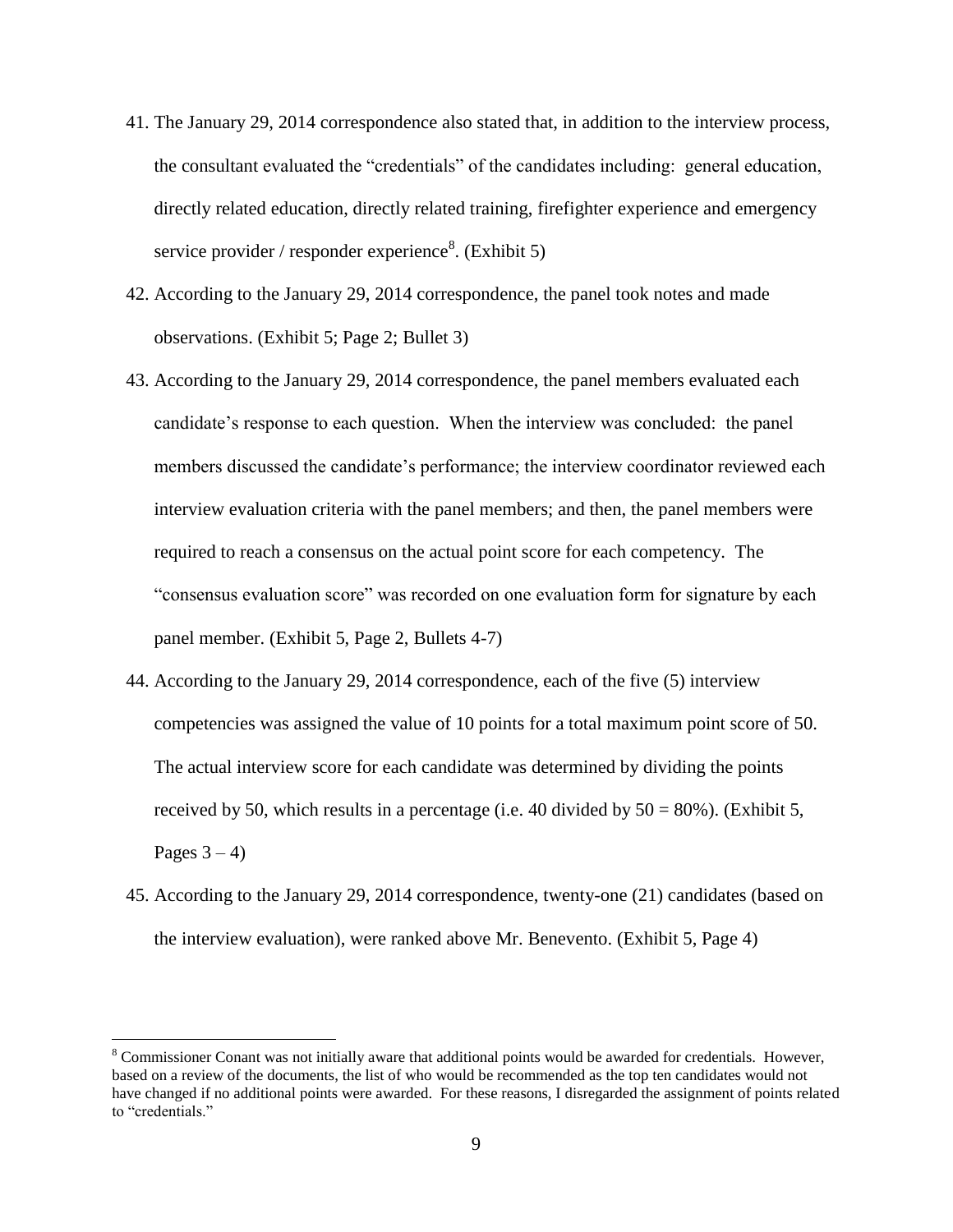- 46. Mr. Benevento was the only candidate that the interview panel provided written comments for, stating, "poor image portrayed, not properly attired for interview."
- 47. The consultant also provided Commissioner Conant with a DVD containing the video / audio recording of all of the interviews. (Testimony of Commissioner Conant)
- 48. Commissioner Conant reviewed the January 29, 2014 correspondence from the consultant and reviewed the interviews on the DVD. (Testimony of Commissioner Conant)
- 49. Given the orders from the Commission's 2011 investigation, Commissioner Conant was inclined to accept the rankings of the consultant. Further, after reviewing the recorded interviews, Commissioner Conant saw no reason not to make ten (10) appointments based on the rankings of the consultant. (Testimony of Commissioner Conant)
- 50. On March 5, 2014, Commissioner Conant asked HRD to extend the time for processing candidates from Certification No. 01272. (Exhibit 15)
- 51. On March 6, 2014, HRD approved Commissioner Conant's request to extend the Certification, but asked him to submit for review to HRD the information on those candidates who had been bypassed. (Exhibit 15)
- 52. On March 7, 2014, Commissioner Conant provided HRD (via email) with a copy of the Commission's orders from the 2011 investigation and the January 29, 2014 correspondence from the consultant. (Exhibit 15)
- 53. On April 24, 2014, Commissioner Conant penned a letter to HRD which stated in relevant part:

"In 2011, the Civil Service Commission ordered the Springfield Fire Department to follow several requirements for the next appointment of firefighters. One of those orders was to hire an independent firm to conduct the interview process which the department complied with … [the consultant] interviewed all of the candidates and graded them on several competencies, then ranked them in order from one to twenty-two. The Springfield Fire Department accepted the opinion of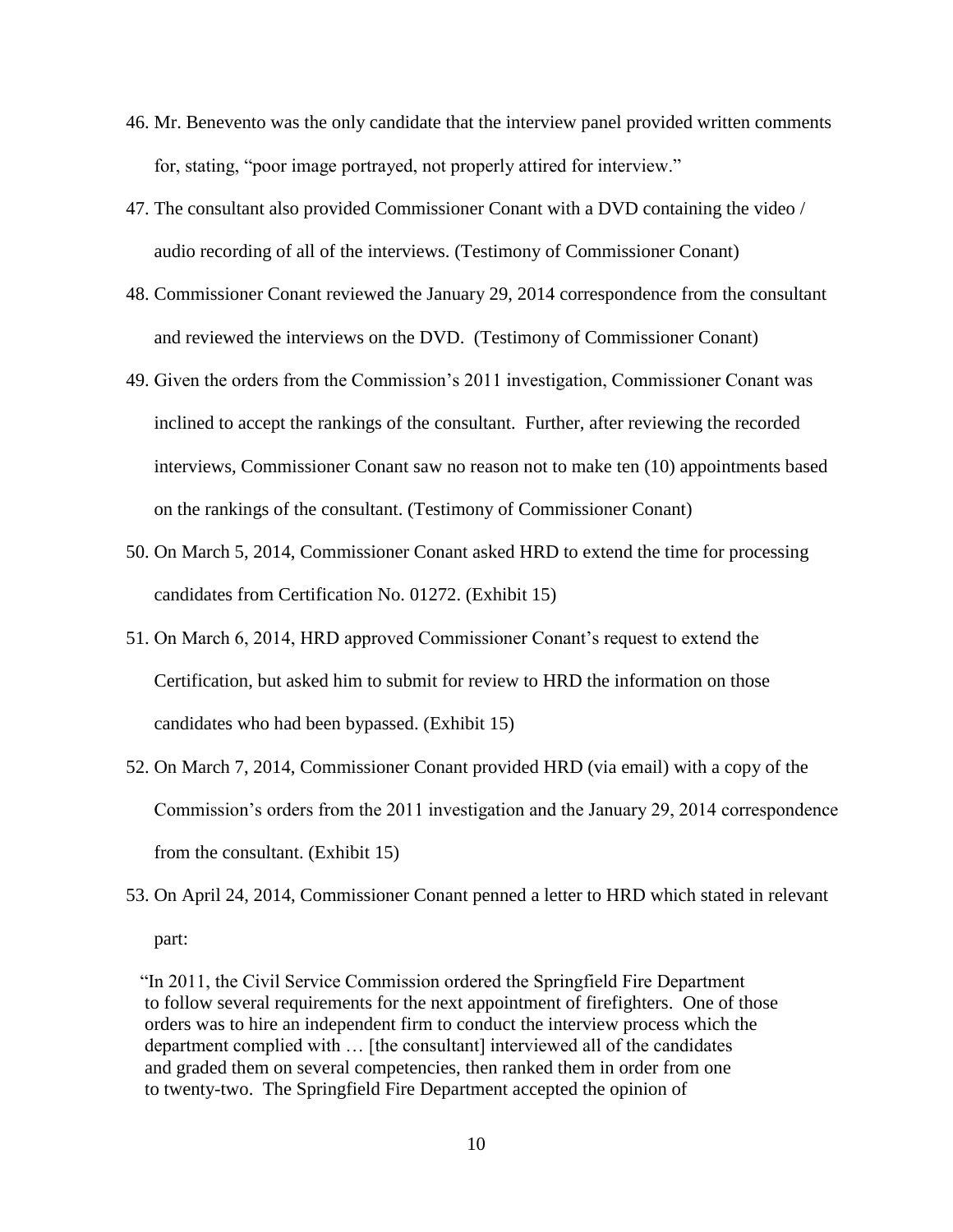[the consultant] (see attached documents) and has made offers to the top ten ranked candidates …" (Exhibit 16)

54. On June 3, 2014, HRD responded to Commissioner Conant's letter stating in relevant part:

"Please be informed that as of the date of this letter this Agency has not received from the City the negative information on the individuals bypassed as required by the Federal Consent Decree NAACP vs. Beecher. Please note that the bypass information to be submitted for review and approval of HRD must be specific, factual and detailed on every bypassed individual." (Exhibit 17)

55. Commissioner Conant subsequently learned via counsel for the City that no additional

information (i.e. – notes, written comments) were available from the consultant.

(Testimony of Commissioner Conant)

- 56. On June 12, 2014, Commissioner Conant sent another letter to HRD which provided another summary of the Commission's 2011 orders and a summary of the evaluation process used by the consultant. Also, in regard to the information provided by the consultant, Commissioner Conant stated, "Only one unique negative comment was included in the evaluation of a candidate [Mr. Benevento], as further described below." (Exhibit 6)
- 57. In regard to Mr. Benevento, Commissioner Conant's June 12, 2014 letter stated:

"Mr. Benevento ranked last of all twenty-two candidates based on the aforementioned criteria. Twenty-one (21) other candidates were deemed to have more skills in the various categories. With respect to each criterion, he scored as follows: Communication, 6.9, Teamwork, 7.0, Decision-making, 6.9, Human Relations / Interpersonal Skills 6.9, adaptability / flexibility 6.9. In addition to the scores, the interviewers added this comment: Poor image portrayed, not properly attired for interview." Mr. Benevento wore a sweatshirt for the interview. (Exhibit 6)

58. On June 18, 2014, HRD responded to Commissioner Conant's letter stating in relevant

part:

"Thank you for the detailed statistical analysis the City used in ranking candidates for the Firefighter position with the Springfield Fire Department. While I am sure the City put a great deal of effort into the preparation of the analysis submitted, it would be cumbersome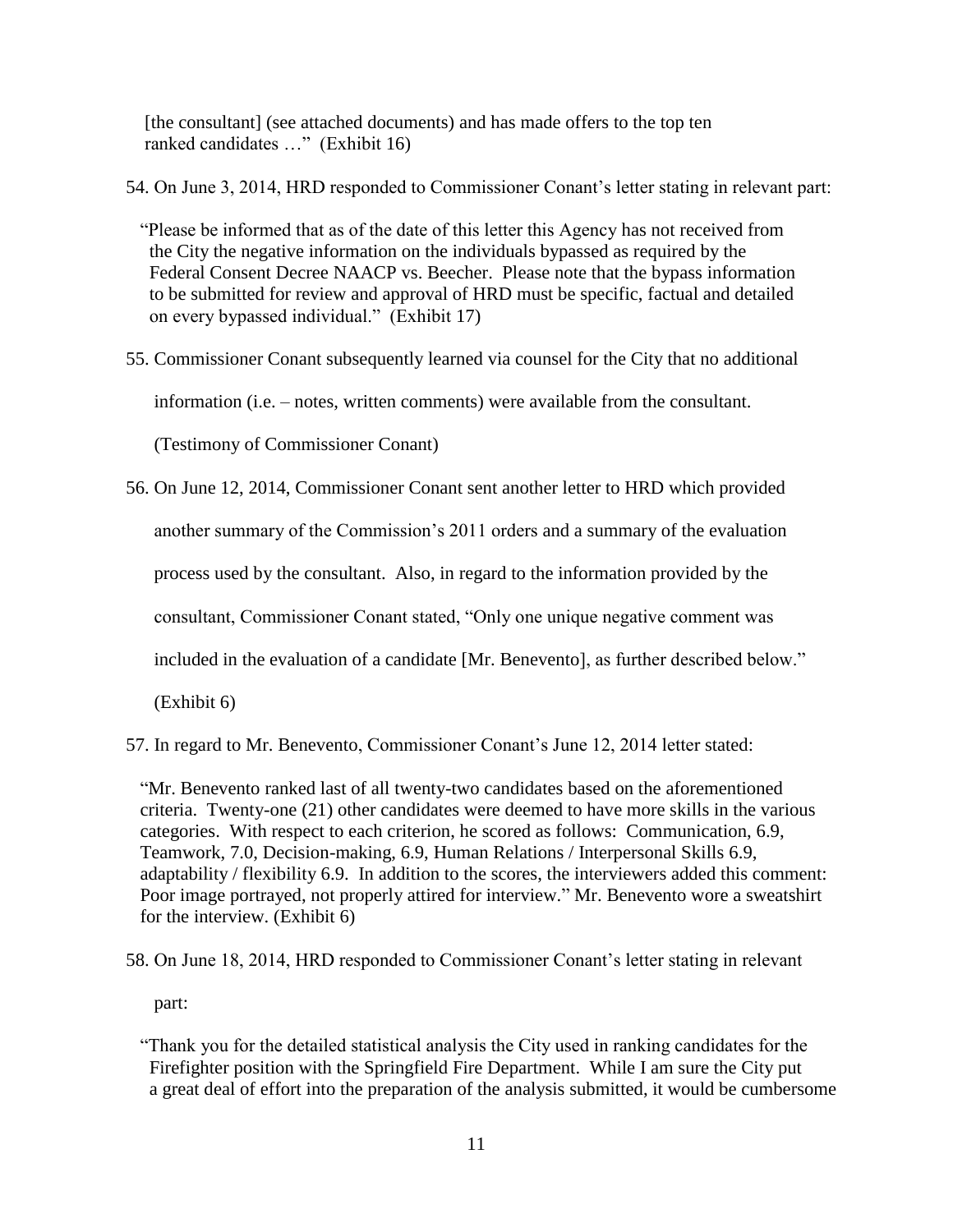for anyone who was not part of the selection panel to understand what these figures mean. Please translate the information you gained from your background investigation and interview process into a comprehensive statement for each individual who was bypassed.

 The City must be in compliance with the NAACP v. Beecher consent decree. To ensure compliance, bypass information to be submitted for review and approval of the Human Resources Division (HRD) must be specific, factual and detailed on each candidate." (Exhibit 7)

- 59. After receiving HRD's June 18, 2014 correspondence, Commissioner Conant reviewed the candidates' recorded interviews again. (Testimony of Commissioner Conant)
- 60. On June 30, 2014, Commissioner Conant sent another letter to HRD. This letter once again summarized the Commission's orders from the 2011 investigation; provided a summary of the consultant's evaluation process and the same "statistical analysis" referenced in HRD's June 18<sup>th</sup> letter. However, based on his personal (re) review of the candidates' recorded interviews, Commissioner Conant added additional information regarding the interview performance of the bypassed candidates, including Mr. Benevento. (Exhibit 8)
- 61. In regard to Mr. Benevento, Commissioner Conant wrote:

"Mr. Benevento's interview was punctuated by non sequiturs and unintelligible responses to some of the questions posed to him. For instance, in his response to a question about team work and relationship with coworker, he talked about irrelevant matters. He likewise did not describe whether and how he has worked as a team member. He did not explain whether he is able to adapt to change. He did not display commitment to action in any matter involving decision-making, opting solely for escalating matters. In response to a hypothetical about an alcohol and drug impaired firefighter; he did not mention informing his superiors about that firefighter's lack of fitness for duty and the danger he or she would pose." (Exhibit 8)

62. On July 8, 2014, HRD forwarded another letter to Commissioner Conant stating in relevant

part:

"The information received has been reviewed and it has been determined that the bypass information submitted is not specific, factual and detailed. Please provide bypass information on the following individuals [including Mr. Benevento] and relate the information to the position." (Exhibit 9)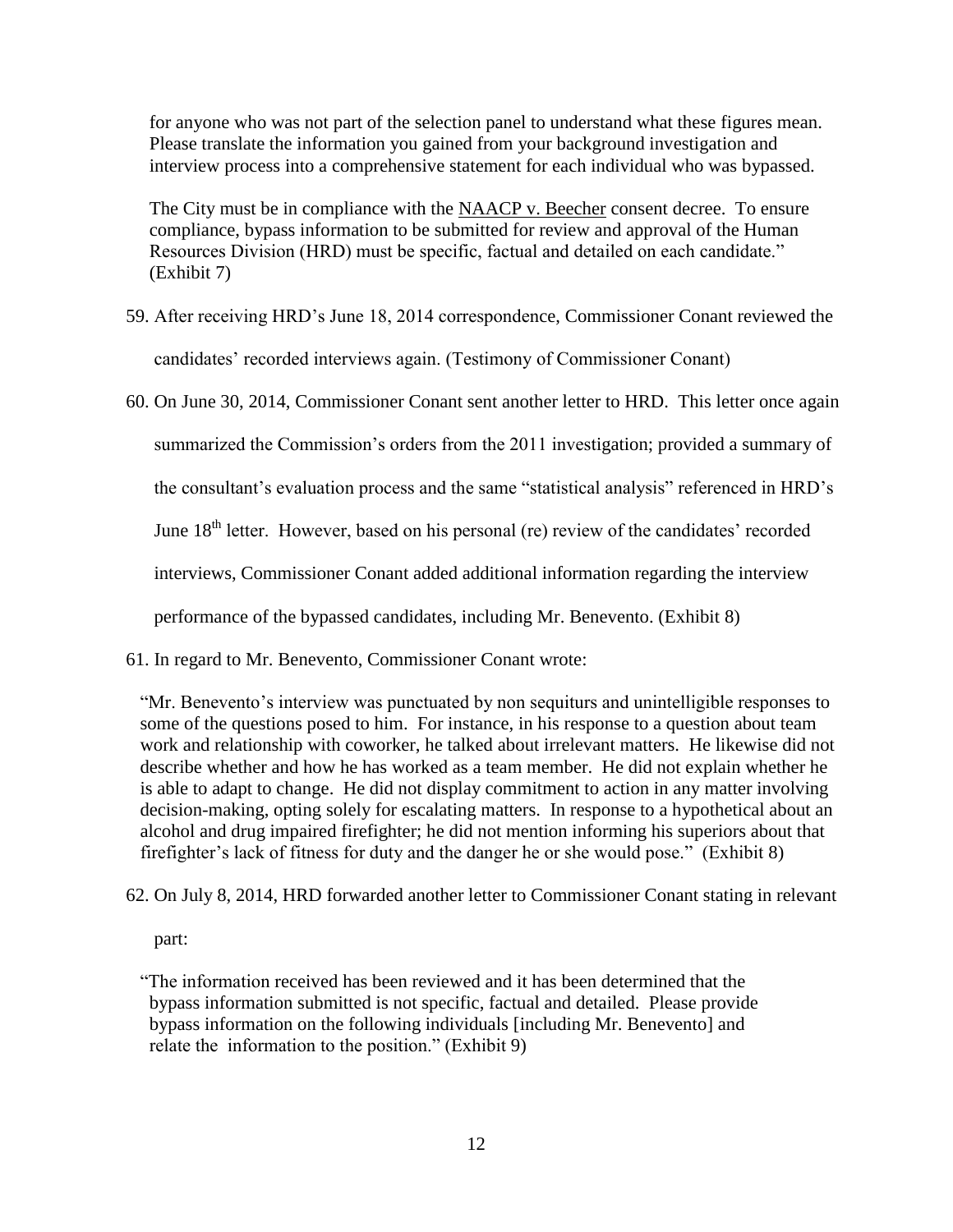63. On July 15, 2014, Commissioner Conant signed a letter to HRD that was drafted by

counsel for the City. In summary, the letter outlines why the City believed the information

already submitted to HRD was sufficient to justify the bypass of Mr. Benevento and the

other bypassed candidates. The last sentence of this letter stated:

"I respectfully submit that the information provided is specific, factual and detailed, complying both with pertinent Civil Service law and the mandate of the Beecher consent decree." (Exhibit 10)

64. On July 17, 2014, Commissioner Conant forwarded another letter to HRD. The first

paragraph of this letter stated:

"I write in response to your telephone conversation with Attorney Maite Aponte Parsi of the City of Springfield's Human Resources and Labor Relations Department. You indicated that the Human Resources Division would process five of the bypasses and that you needed more details about two others [not including Mr. Benevento]. (Exhibit 11) I infer from this document that HRD had now decided that it did not need any further information regarding Mr. Benevento. (Exhibit 11)

65. Commissioner Conant's July 17, 2014 letter to HRD provided additional information about the two (2) other candidates. (Exhibit 11)

66. On July 17, 2014, HRD forwarded correspondence to the Commission stating that the City's

bypass reasons had been approved. (Exhibit 14)

## *Legal Standard*

The fundamental purpose of the civil service system is to guard against political

considerations, favoritism, and bias in governmental hiring and promotion. The commission is

charged with ensuring that the system operates on "[b]asic merit principles." Massachusetts

Assn. of Minority Law Enforcement Officers v. Abban, 434 Mass. at 259, citing Cambridge v.

Civil Serv. Comm'n., 43 Mass.App.Ct. at 304. "Basic merit principles" means, among other

things, "assuring fair treatment of all applicants and employees in all aspects of personnel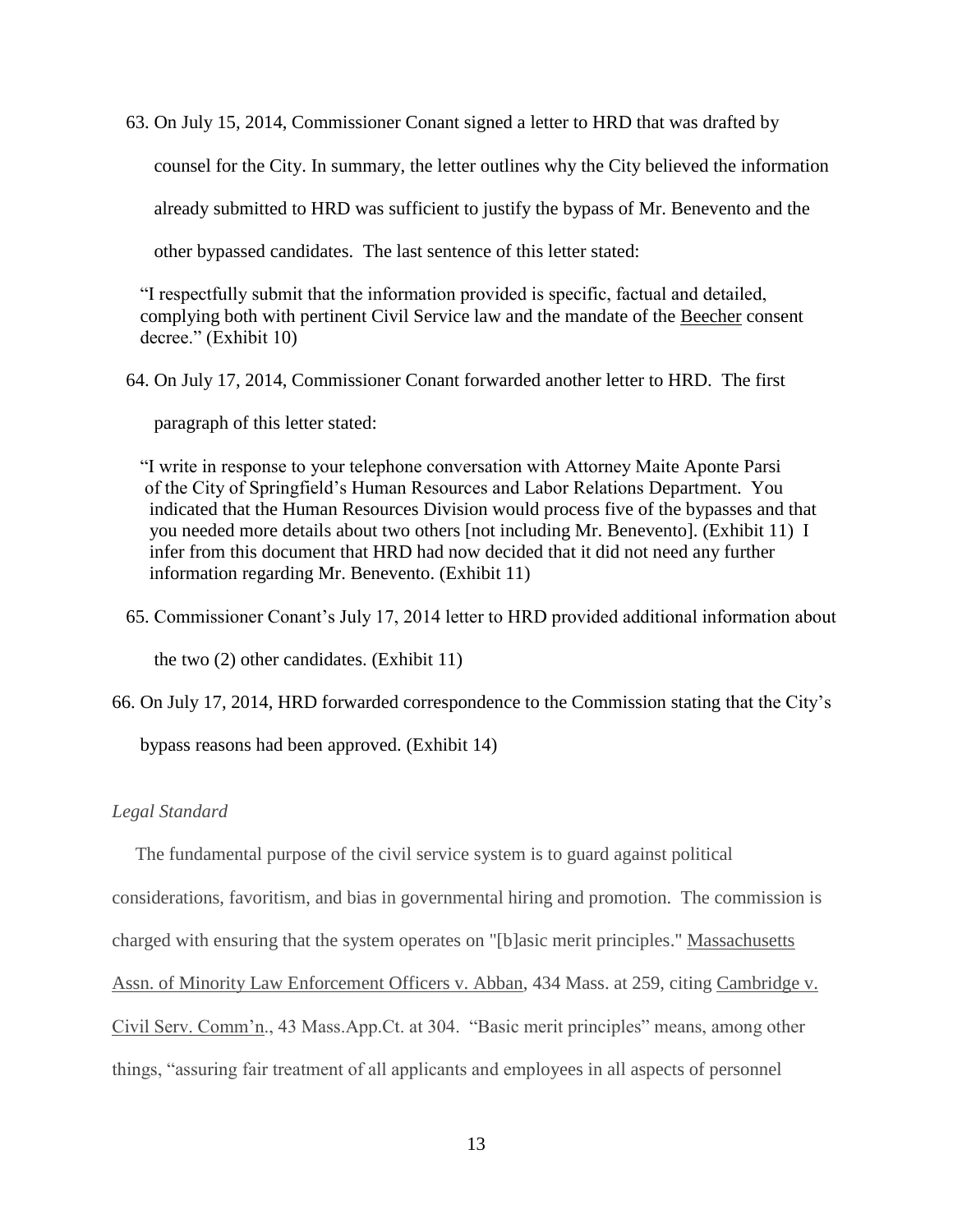administration" and protecting employees from "arbitrary and capricious actions." G.L. c. 31, section 1. Personnel decisions that are marked by political influences or objectives unrelated to merit standards or neutrally applied public policy represent appropriate occasions for the Civil Service Commission to act. Cambridge at 304.

 The issue for the Commission is "not whether it would have acted as the appointing authority had acted, but whether, on the facts found by the commission, there was reasonable justification for the action taken by the appointing authority in the circumstances found by the commission to have existed when the Appointing Authority made its decision." Watertown v. Arria, 16 Mass.App.Ct. 331, 332 (1983). See Commissioners of Civil Service v. Municipal Ct. of Boston, 369 Mass. 84, 86 (1975); and Leominster v. Stratton, 58 Mass.App.Ct. 726, 727-728 (2003).

 The Commission's role, while important, is relatively narrow in scope: reviewing the legitimacy and reasonableness of the appointing authority's actions. City of Beverly v. Civil Service Comm'n, 78 Mass.App.Ct. 182, 189, 190-191 (2010) citing Falmouth v. Civil Serv. Comm'n, 447 Mass. 824-826 (2006) and ensuring that the appointing authority conducted an "impartial and reasonably thorough review" of the applicant. The Commission owes "substantial deference" to the appointing authority's exercise of judgment in determining whether there was "reasonable justification" shown. Beverly citing Cambridge at 305, and cases cited. "It is not for the Commission to assume the role of super appointing agency, and to revise those employment determinations with which the Commission may disagree." Town of Burlington, 60 Mass. App. Ct. 914, 915 (2004).

#### *Analysis*

 Commissioner Conant, a twenty-seven (27) year veteran of the Springfield Fire Department, has been leading the City's Fire Department since January 2012. In September 2013,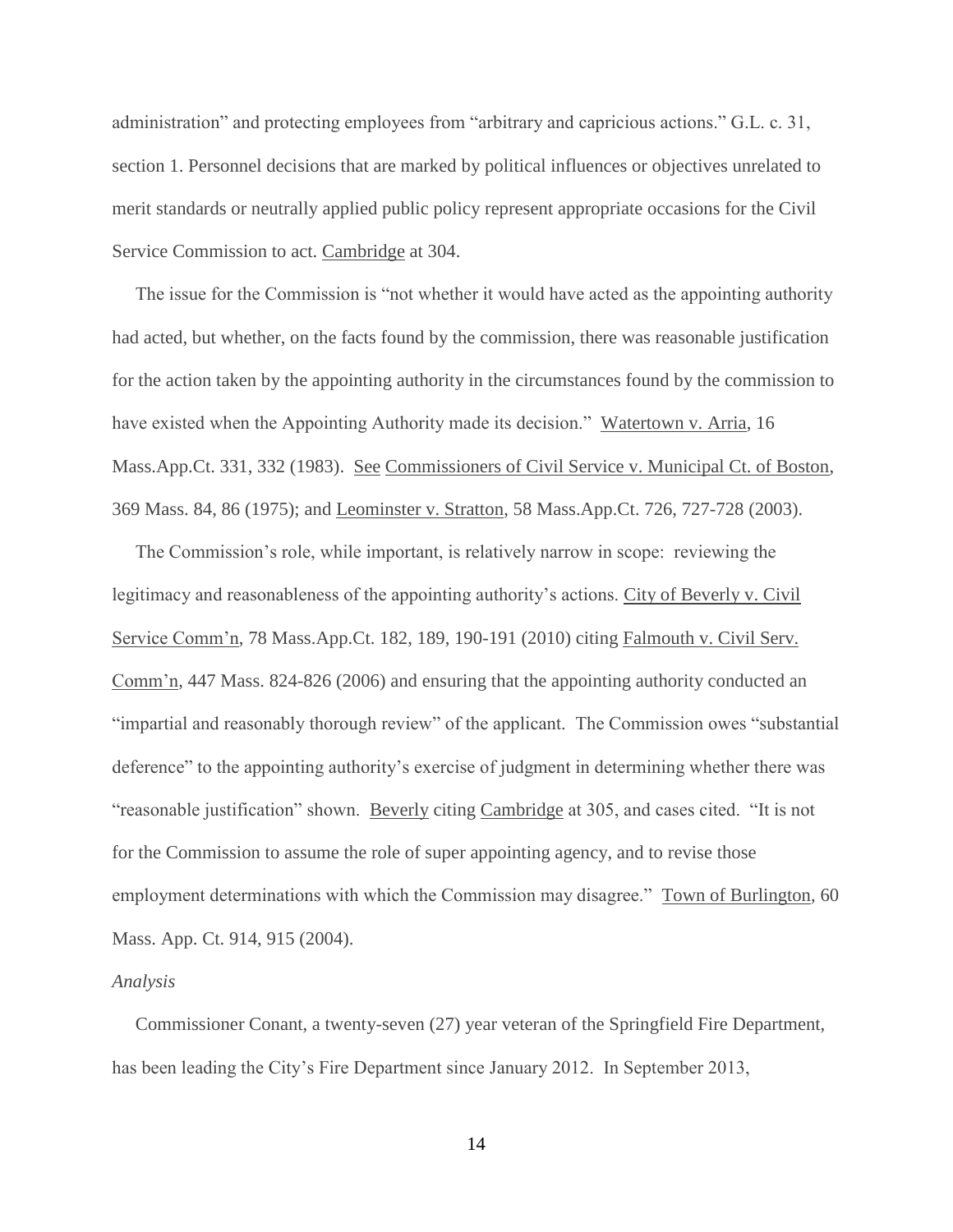Commissioner Conant initiated the process for appointing ten (10) new firefighters, the first time that original appointments would be made during his tenure as Appointing Authority.

 In addition to the normal challenges surrounding the appointment process, Commissioner Conant was required to comply with a series of orders issued by this Commission as part of an investigation completed in 2011, prior to his tenure as Fire Commissioner. Those orders were issued after the Commission determined that the 2010 / 2011 review and selection process was compromised by the involvement of a Deputy Fire Chief whose son was a candidate for appointment. The Commission ultimately granted relief to several individuals and, to ensure a fair and impartial review of those candidates, ordered the City to use an outside review panel as part of the next hiring cycle.

 The SFD complied with all aspects of the Commission's orders, including, but not limited to, procuring the services of a consultant to interview and evaluate all candidates and pass on their recommendation to the Fire Commissioner. Importantly, nothing in the Commission's orders prohibited Commissioner Conant from playing a role in this review process, which he ultimately did.

 While he was not prohibited from playing a role in the review process, Commissioner Conant was inclined to defer to the recommendations of the consultant, partly to eliminate even the appearance of any bias or pre-disposition regarding those candidates who were granted relief by the Commission in 2011. At the outset, Commissioner Conant limited his involvement to logistical issues, including, but not limited to, providing the consultant with all of the information required to conduct the interviews.

 Twenty-two (22) candidates, all of whom successfully passed background investigations, were interviewed by the consultant's review panel. None of the panelists were employed by the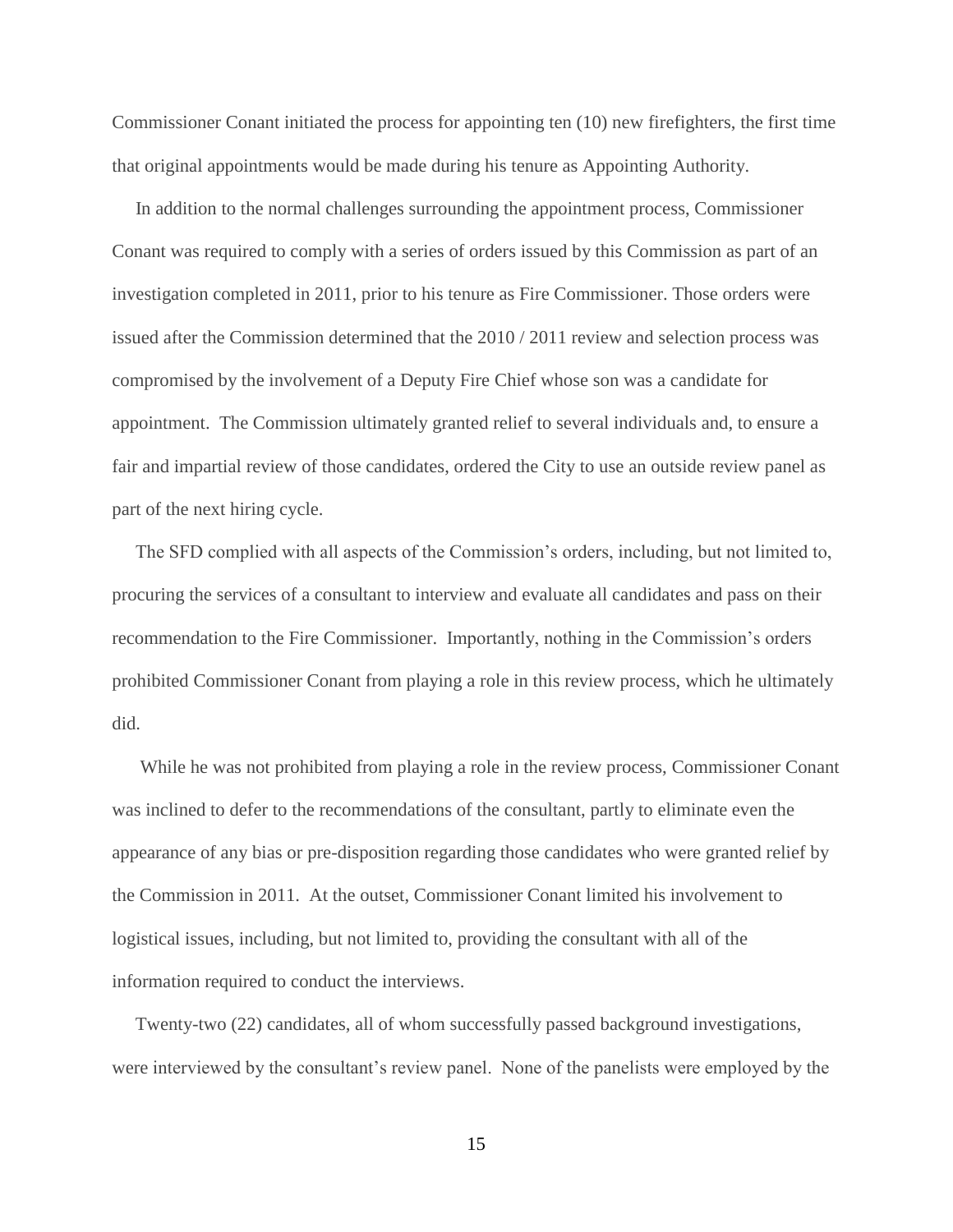Springfield Fire Department and, based on a review of the documents submitted, the panelists were well-qualified to evaluate the candidates and make recommendations.

 In January 2014, Commissioner Conant received the candidate rankings from the consultant along with supporting documentation that explained how the interviews were conducted and the scoring system used to establish the rankings. Among the ten (10) highest-ranked candidates were individuals who had been granted relief by the Commission, including one candidate who was ranked first by the outside review panel. Mr. Benevento was not among the ten highestranked candidates.

 After personally reviewing the videotaped interviews, Commissioner Conant decided to make appointments consistent with the rankings of the outside review panel, choosing the nine (9) highest-ranked candidates and another candidate who was tied for tenth. It is noteworthy that, in choosing the tenth candidate from the tied group, Commissioner Conant appointed a candidate who had been granted relief by the Commission. To me, that confirmed that Commissioner Conant was genuinely attempting to ensure a fair process and rectify the problems that occurred prior to his appointment as Commissioner. Accepting the recommendations of the outside review panel resulted in the bypass of certain candidates on Certification No. 01272.

 As a consent decree community, Springfield, unlike other cities and towns who have been delegated certain responsibilities by HRD, is required to provide HRD with the reasons for bypassing candidates in favor of candidates ranked lower on the Certification. To that end, Commissioner Conant provided HRD with a copy of the Commission's 2011 orders, along with the documentation from the consultant regarding the review, evaluation and ranking of the candidates.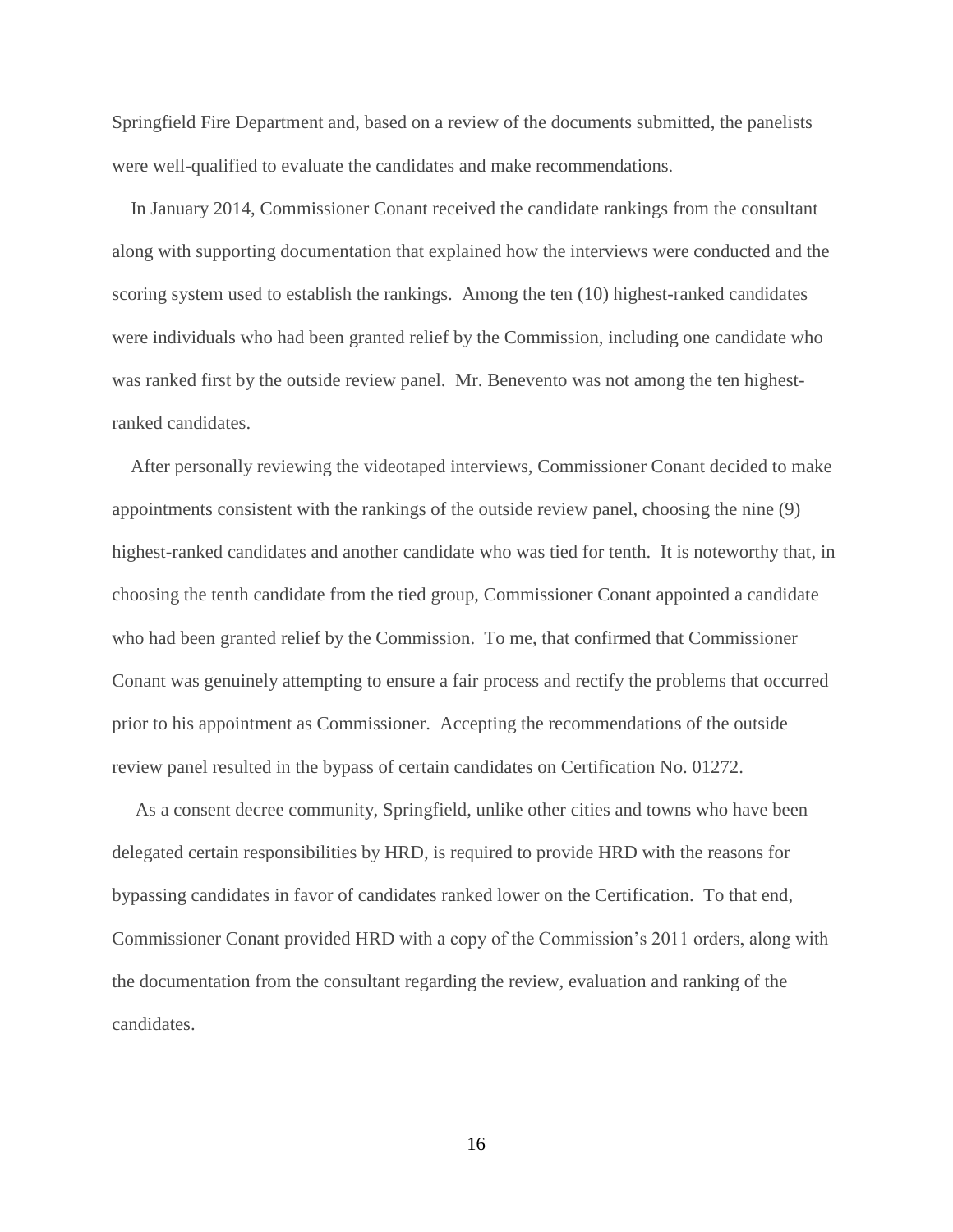Over a series of weeks, via mail, email and phone calls, HRD informed the City that more detailed information would be required to justify the bypass decisions, at one point referring to the documentation submitted as a "statistical analysis" that would be "cumbersome for anyone who was not part of the selection panel to understand ...".

 That presented Commissioner Conant with a dilemma. To this point, he had purposely kept an arms-length distance from the substantive review and selection process, including not attending or participating in the interview process. While he had reviewed the recorded interviews, he had effectively deferred to the recommendations of the outside review panel. He subsequently learned that no further information (i.e. – additional written notes, comments) was available from the outside review panel.

 In order to move forward with the appointment process, and respond to HRD, Commissioner Conant decided to personally review the recorded interviews again (some multiple times) and, with the rankings and competencies of the outside review panel in mind, compile his own written comments regarding the performance of the bypassed candidates (including Mr. Benevento). Those comments were subsequently submitted to HRD, which reviewed and eventually accepted them as sufficient to justify the decision to bypass Mr. Benevento and other candidates.

 To the bypassed candidates, including Mr. Benevento, this step could understandably be viewed as nothing more than an ex post facto attempt by the City to provide detailed reasons (for the bypasses) that never existed to begin with. Based on a review of the record and, importantly, the testimony of Commissioner Conant, I have concluded otherwise for the reasons below.

 First, as noted previously, Commissioner Conant was never prohibited from participating in this review and selection process. In fact, as the Appointing Authority, it was always anticipated by the Commission that he would make the final decision regarding these appointments. Further,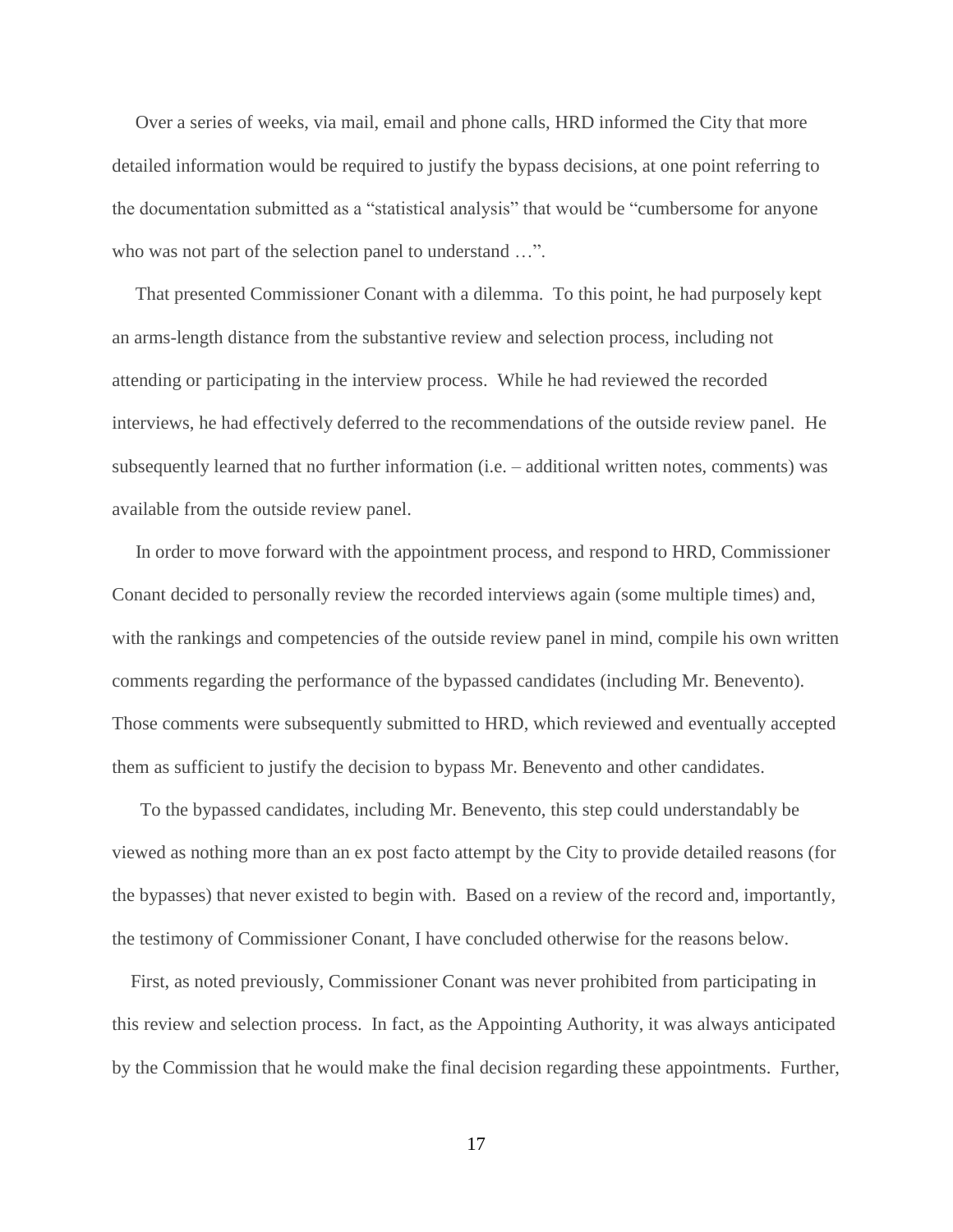Commissioner Conant had no role in the compromised review and selection process in 2010 / 2011.

 Second, as also noted previously, Commissioner Conant had already reviewed the recorded interviews prior to making his appointment decisions, and had concurred with the recommendations of the outside review panel. While he did not commit his thoughts to paper at the time, I accept his testimony that he did review the recorded interviews at the time. Even if he hadn't, I see nothing inappropriate in Commissioner Conant, as the Appointing Authority, upon being asked for more detailed information, reviewing the recorded interviews and responding to said request.

 Third, and more generally, this was the only reasonable, practical (and rationale) approach for Commissioner Conant to take. The detailed written explanation that HRD was seeking did not exist, and, based on a review of the entire record of this matter, it is clear that Commissioner Conant was the only person that could (or would) produce them.

 Based on Commissioner Conant's testimony, I accept that he carefully reviewed the recorded interviews multiple times and tried to offer his own independent thoughts regarding the candidates' performance while still being cognizant of the rankings of the outside review panel.

 Thus, the final, and most important, issue here is whether Commissioner Conant's written comments, coupled with the rankings of the outside review panel, provided sufficient reasons for bypassing Mr. Benevento. HRD, after what appears to be a relatively intensive review here, ultimately concluded that these reasons were sufficient to bypass Mr. Benevento. After a de novo review, I have reached the same conclusion.

 With certain exceptions, Commissioner Conant's written comments and concerns regarding Mr. Benevento's interview performance were: supported by the interview recording and the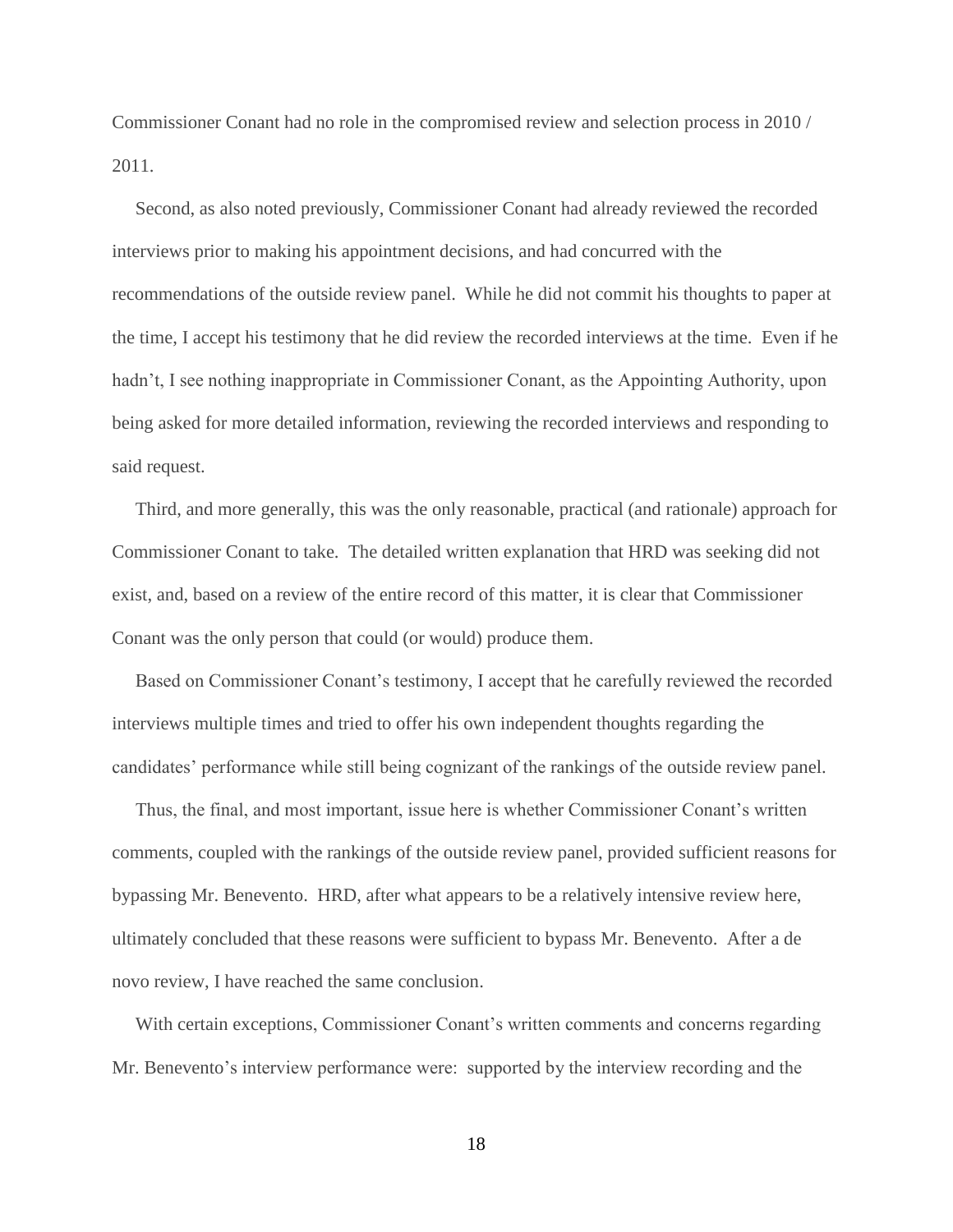Commissioner's credible testimony before the Commission; and were sufficiently related to the job duties and responsibilities of a firefighter to justify the bypass of Mr. Benevento. Even given the subjective nature of interviews, and the divergent conclusions that can be reached about them by different individuals, there is nothing in Mr. Benevento's interview which shows that he opted "solely for escalating matters" or that Mr. Benevento failed to mention the need to notify a superior if he encountered a firefighter under the influence. In fact, Mr. Benevento explicitly stated that he would notify a supervisor in both hypothetical scenarios posed to him.

 However, a broader look at the entire interview could support Commissioner Conant's observations that Mr. Benevento did not perform well, including Mr. Benevento's inability to offer more in-depth answers that would better demonstrate his understanding of the role and responsibilities of a firefighter. For example, when first asked how he'd respond if he suspected a fellow firefighter of stealing property from a fire scene, he stated at first that he didn't know what the Department's rules and regulations require in such matters. Further, despite being informed (via an information packet) to appear in business attire, Mr. Benevento inexplicably appeared for the interview in a sweatshirt, calling into question how serious he actually is about being appointed as a firefighter.

 Mr. Benevento's poor interview performance, along with Commissioner Conant's conclusion that the ten (10) highest-ranked candidates performed better during the interview performance than Mr. Benevento, provided the City with reasonable justification to bypass Mr. Benevento for appointment as a firefighter.